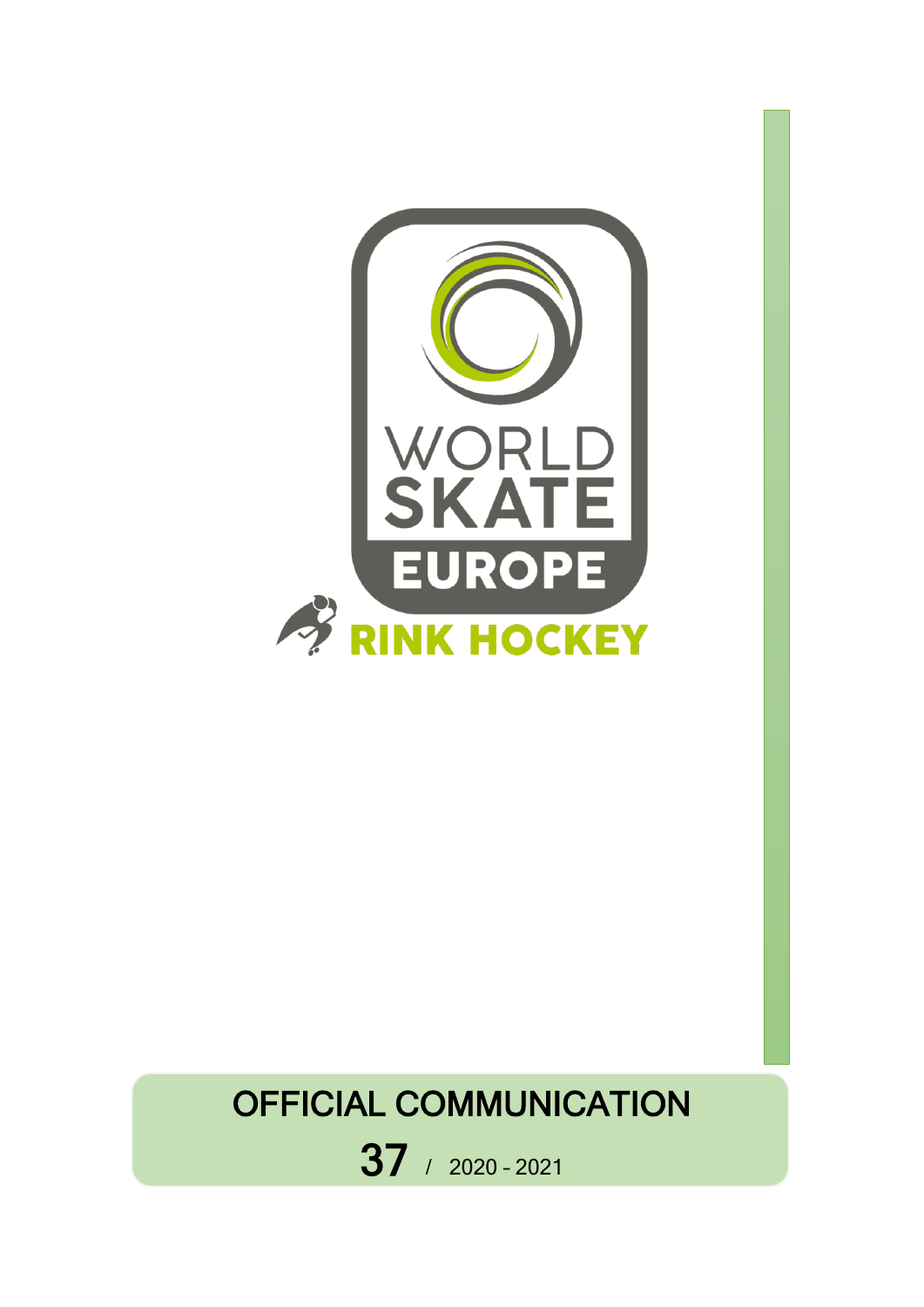

To : European CLUBS

European Federations

c/c : WS Europe – President – Mr Fernando Claro

From : WS Europe Rink-Hockey - Chairman

Object : **CONDITIONS FOR FINAL SEVEN WS EUROPE CUP 2021 - 30 April / 01-02 May 2021**

#### **1. ORGANIZATION PROPOSAL**

The WSE-RH Committee is to send the proposal for the request for the organization of the **"Final Seven WS EUROPE CUP 2021"** to be held in the days **30th April /1st and 2nd May 2021**.

The deadline for submitting the proposal is set for **20th March 2021.**

#### **2. FORMULA**

**Final SEVEN**

7 teams registered.

A top team – **CE Llleida Llista Blava** -Last WS Europe Cup winner played on 2018-19 that enters the Semi-Final directly.

The other 6 (six) teams will play in the quarter-finals, with one-way matches.

**Quarter-finals** - 3 games, the winners and CE Lleida Llista Blava are qualified to Semifinals.

The four qualified teams play:

**Semi-finals** – 2 games, based on the pairings where the winning teams enter the Final

**Final** – Match in which you will have the winner of the WS Europe Cup 2020-21.

#### **3. REQUIREMENTS**

This proposal is reserved for all federations and their affiliated clubs.

The WSE-RH Committee can only accept proposals reported or directed by affiliated European Federations.

However, the federations concerned may decide to delegate, to one or more of their affiliated Clubs, the responsibility to submit the proposal for the organization of this event, formalizing to WSE-RH the decision with a document certified by the Federation in question.

The assignment of the organization of the event becomes final only after:

- The assent and favorable opinion of the WSE-RH Member responsible for the inspection of the proposed structure and verification complies with the required conditions.
- The payment relating to the economic provisions in force described in point 5.2 Economic Contribution.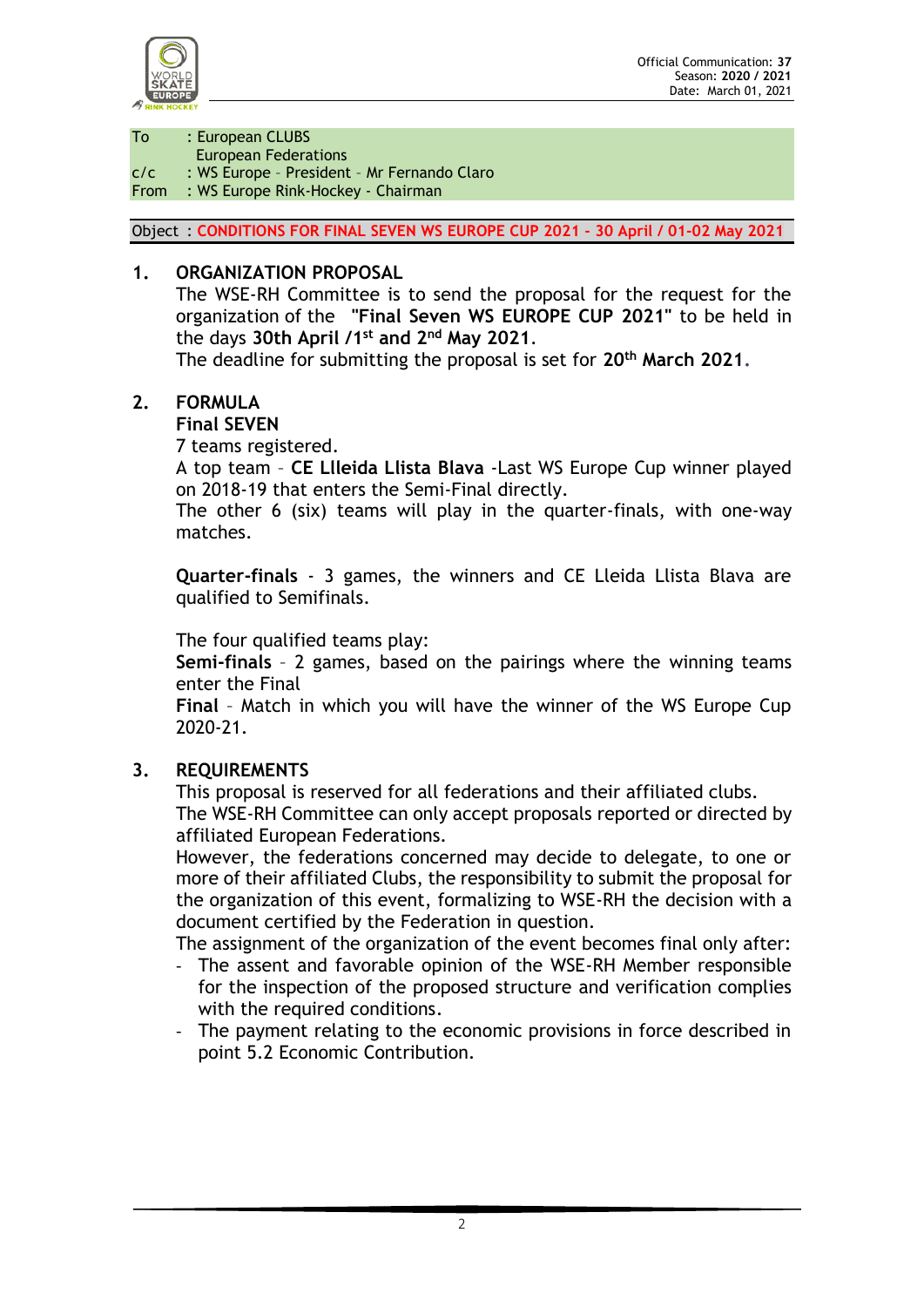

# **4. TERMS AND CONDITIONS**

The application for the proposal, signed by the legal representative, must be received by **24.00** on **March 20, 2021**.

Applications received after the deadline will not be taken into account.

The form concerning the application for the organization proposal is attached and must be sent to the WSE-RH Committee, duly completed on the Company's stamp and signed by its Legal Representative.

A submission dossier including the logistical, organizational and promotional aspects of the event should be attached to this proposal.

All proposals to be submitted to WSE-RH, detailed in the following points, must specify the following:

- Features of the venue
- The availability of the venue to be able to program the official training session reserved for each participating team
- the games timetable, including the order and start times of each match
- Hotel list available to accommodate participating teams indicating all the conditions established for each of them, in accordance with the provisions listed in point 4.4
- A proposal, according to the WSE-RH 2020-21 Communication Regulation, concerning the conditions and procedures to be established for the media coverage of the event including the broadcast of all the matches of the event on television and/or on the internet.
- The acquisition of insurance and other guarantees, in particular with regard to accidents that may occur with representatives of the teams, arbitrators, institutional representatives, spectators and/or employees of the organization of the event.

## **4.1 THE VENUE**

The sports facility must be approved by the National Federation and must comply with the rules and obligations laid down in international regulation.

The proposal must contain the following information:

- Feature of sports facility
- Size of the rink
- Type of surface area
- Seating capacity
- Lines on the rink (in addition to hockey lines)
- Features Light system
- Number of locker rooms
- Electronic scoreboard / video wall and projections
- Sound diffusion system
- Press stand
- Press room
- Anti-doping testing room
- Covid-19 Test Room
- Infirmary Room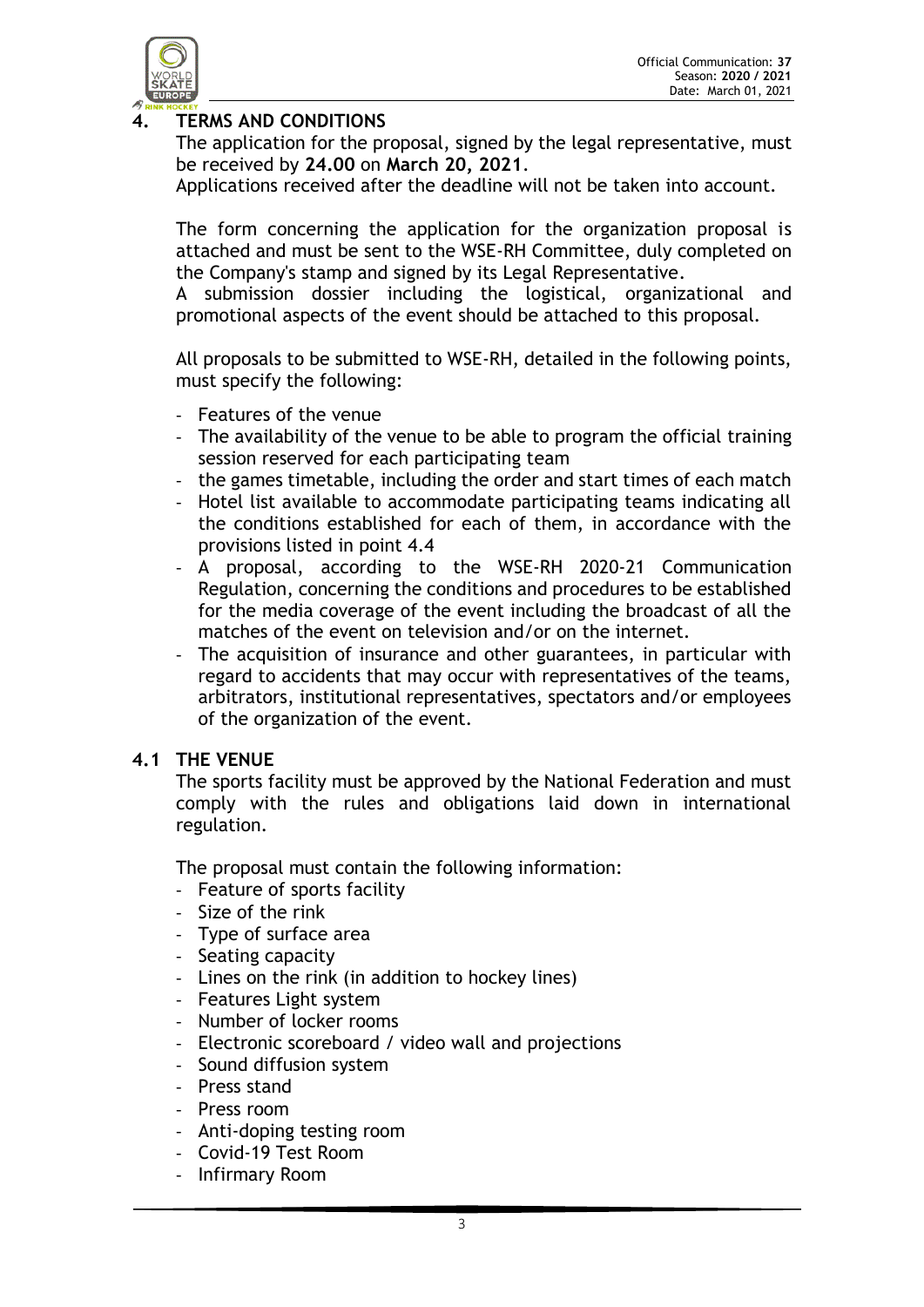

- Exclusive WSERH Work Room
- Information related to the parking of the plant
- Access to teams and referees

# **4.2 AIRPORT – STATION – HOSPITAL**

You should enter information about:

- Nearest International Airport
- Train station
- Nearest hospital

## **4.3 HOTEL**

You must submit a list of available hotels, in accordance with the provisions listed in 4.4 and the WSE-RH Guidelines, to accommodate the participating teams, indicating:

- The price and conditions of payment and reservations established by each of them
- Distance from the hotel to the venue
- Number of hotel rooms
- Price for single or double rooms
- Price for full board and half board treatment
- Booking and payment conditions set by each of them
- Hotel contacts

#### **4.4 COVID-19 BUBBLE OBLIGATION**

The Organizer must prepare for the conduct of the competition, to ensure safety for everyone, the "Covid-19 Bubble".

A system of homogeneous groups, the sole objective of which is to limit contact with the outside world and the sharing of physical spaces during the event.

It is necessary to propose a Hotel where you can host all the teams, the referees, the WSE Committee, media operators, insiders, which guarantees the management of the "Bubble", during every day of the event.

- Hotel: one plan for each participating team
- Dining room: divided (not buffet or buffet for each team) or space for each team or group of insiders
- Protocol of access to the hotel, transport and sports facility
- Provisions for procedures for transport to the sports facility (differentiated means of transport)
- Definition of dedicated space for Covid-19 Area
- Execution and validation Of Quick Tests, for the various categories of "Bubbles" for the duration of the competition, according to the specific indications
- Compliance with all Covid-19 protocols in force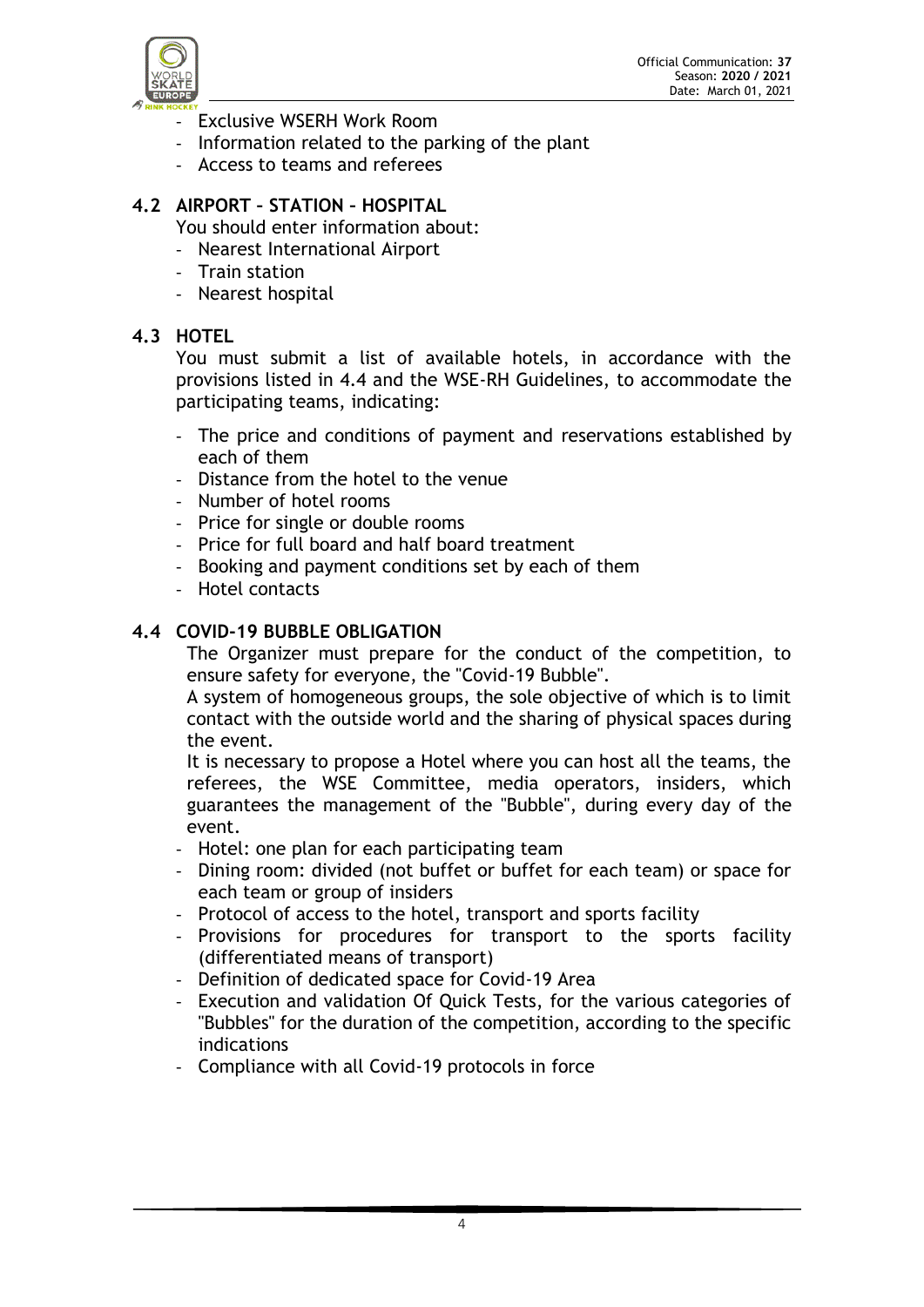

# **5. ECONOMIC PROVISIONS**

#### **5.1 ECONOMIC OFFER**

He Organizer, for this phase of qualification of the competition, must not pay **any economic offer** in favor of WSE-RH.

#### **5.2 ECONOMIC CONTRIBUTION**

The Organizer of the event must pay the following contributions to the WSE-RH Committee:

- **a)** Payment of the referee's fee of the event of **€ 1200** per referee fee The deadline for payment is set for **April 10, 2021.**
- **b)** Payment Travel expenses, hotel and food to the following persons:
	- WSE-RH member responsible for on-the-spot inspection for the award of the contract.
	- Referees designated for the event (**6 referees**)
	- Charmain WSE-RH
	- 4 WSE-RH members during the period of stay for the event
	- Official photographer WSE-RH
	- WSE-RH TV Commentator

**\* (The period of stay will start from the day before the start of the event until the day after the end of the event)**

- **c)** The costs incurred, relating to the PCR tests of all the persons listed in point b.
- **d)** The purchase of the Quick Tests, to be carried out according to the provisions of the updated Covid-19 Protocol, as described in 10.1 and according to current regulations.
- **e)** The Medical Personnel, (Doctor and Paramedic) who will have to perform and validate the Quick Tests during the competition.

## **6. LOGISTICS – Requirements and Services**

- The technical management of the event is the exclusive competence of WSE-RH.
- Each Club must provide for the expenses regarding travel, transport, food and accommodation and the execution of the Quick Test for each member of the team, during the competition, as provided for in the updated Covid-19.

The Organizer must provide for: **Organization**

- Carry out with your own autonomy means and persons, the operations related to the organization and promotion of the event and the activities related to the event.

#### **Transport**

- Provide WSE-RH members with a 5-7 seat vehicle during their stay.
- Provide WSE-RH's press office with a vehicle during their stay.
- Provide of transport necessary for the transfer of designated arbitrators between: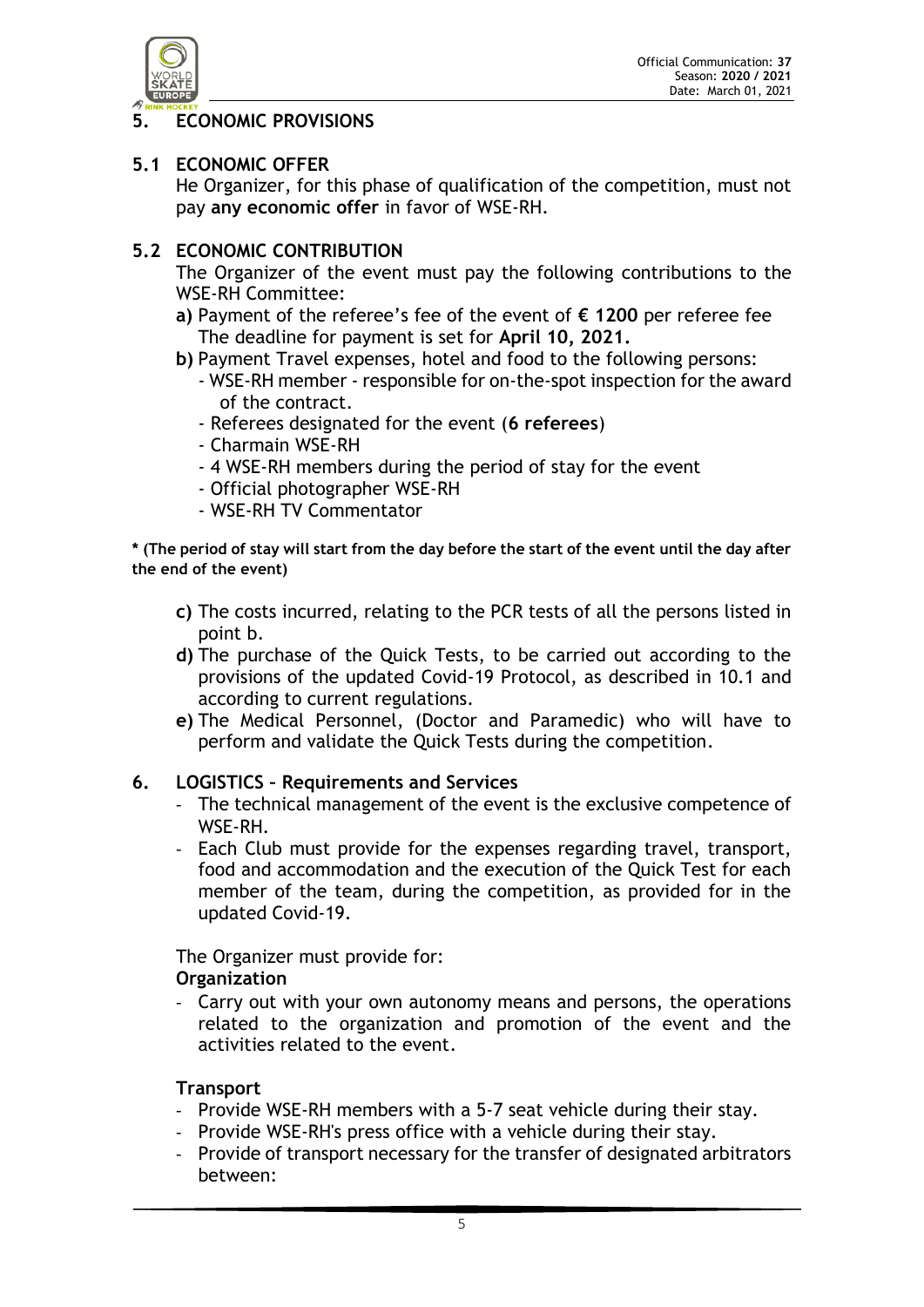

The nearest international airport and hotel accommodation (and vice versa).

The Hotel, the restaurant and the gaming system (and vice versa).

#### **Antidoping control**

- The costs related to the "Doping" control tests for 1 (one) player of each team participating in the 2 (two) semi-final matches, which must be guaranteed by the Federation to which the Organizer belongs.

#### **Health Service**

- Compliance with all provisions relating to medical precautions which are mandatory in all European competitions under the jurisdiction of WSE-RH, which must be explicitly carried out by the Organizer ensuring:
	- A separate room prepared for the execution of the "Anti-Doping Controls".
	- Availability in the premises where the event of at least one defibrillator takes place.
	- The presence of a medicalized ambulance, as well as the constant presence of a doctor at the site of the event, throughout the duration of the competition.
	- Information (address and contacts) of the hospital closest to the event venue.

#### **Area Covid-19**

Make available from the day before the start of the event a reserved room, in compliance with all hygiene and health regulations, in order to carry out the Rapid Tests, as provided for in the WSE-RH Guidelines.

#### **Meeting room**

- Make available for the duration of the event, a meeting room, possibly near the venue, able to hold **30** people.

#### **Public safety**

- Compliance with all provisions relating to safety precautions, in particular:
	- The presence, throughout the event, of a public or private security service.
	- Effective protection of the reserved area (benches, official table), protecting against problems that may occur with the public.
	- The delimitation, with the placement of static or dividing barriers, of access to the reserved airways from the official table, access to the benches of each team, to the changing rooms.
	- Take all necessary precautions agreed with the Public Safety Authorities so that there are no restrictions on the entry into the venue of the fans concerned, within the capacity number limit.
- Compliance with all provisions relating to safety precautions, in particular:
	- The presence, throughout the event, of a public or private security service.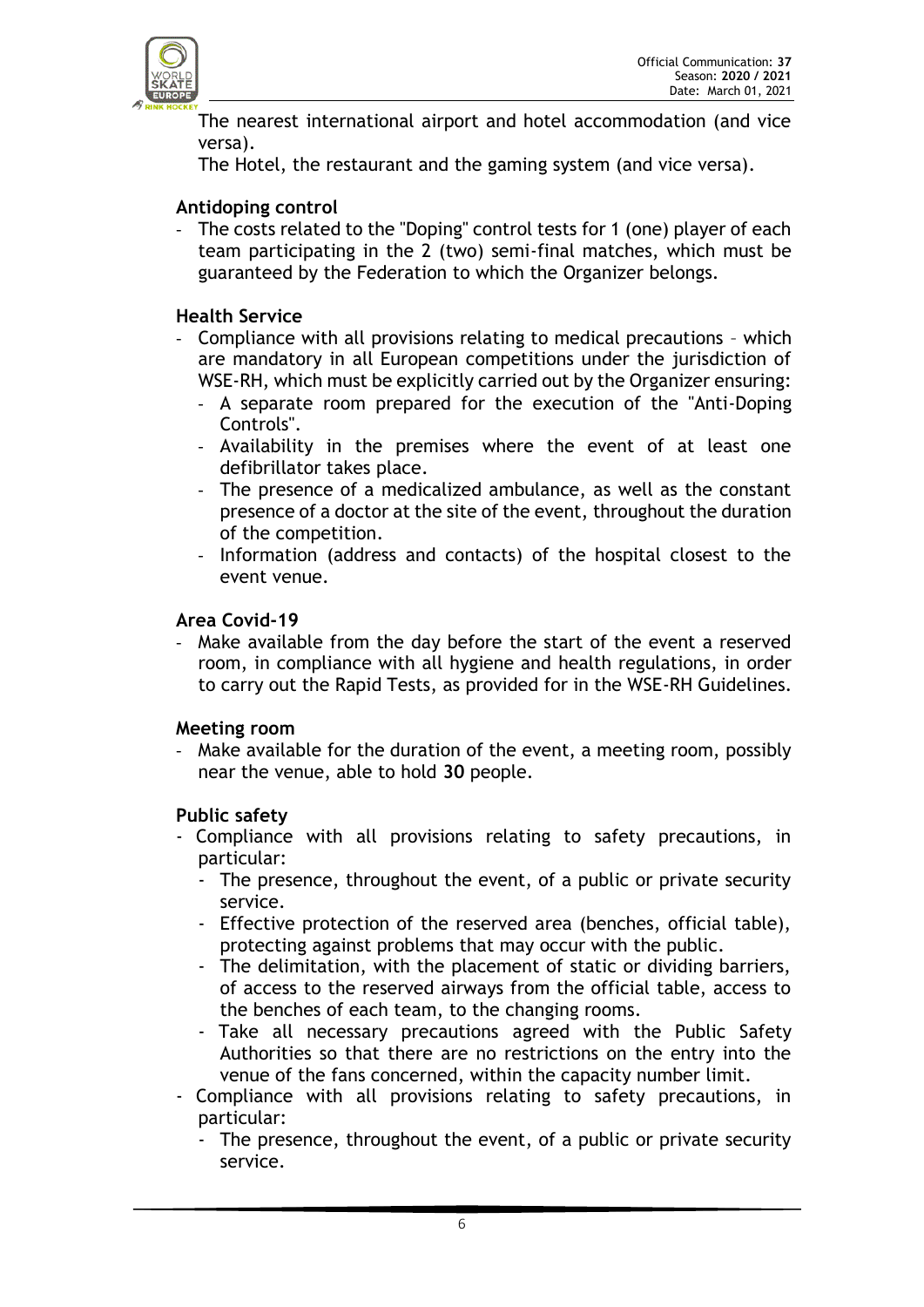

- Effective protection of the reserved area (benches, official table), protecting against problems that may occur with the public.
- The delimitation, with the placement of static or dividing barriers, of access to the reserved airways from the official table, access to the benches of each team, to the changing rooms.
- Take all necessary precautions agreed with the Public Safety Authorities so that there are no restrictions on the entry into the stadium of the fans concerned, within the capacity number limit.

**The Organizer must take charge of any other fulfillment necessary to carry out the event in relation to the regulatory regulations of WSE-RH.**

#### **7. MARKETING AND COMMUNICATION – Requirements and Services Advertising spaces**

30% of the management of advertising space on the game track is reserved for WSE-RH.

The rights to the receipts deriving from the sale of tickets are reserved for the Organizer.

The organizing committee must plan the planning of the advertising banners in good time before the event, according to the provisions described above to be approved by the WSERH Marketing Manager.

## **The Organizer must ensure:**

- The installation of the promotional spaces on the track of WSE-RH and at the end of the event, the sending of the promotional material provided (exclusively by express courier and at your own expense) to the location that will be indicated by the WSE-RH referents.

## **Internet**

- Availability of a Wi-Fi internet connection with authentication exclusively dedicated to accredited press.
- The internet connection for accredited press must operate both in the press room, in the press office and in the Press stand.
- Availability of a Wi-Fi internet connection with authentication exclusively for WSE-RH members that is admissible both on the rink and also in the room dedicated exclusively to WSE-RH.
- Availability of an internet connection an Ethernet cable directed to the router on the official game table on the rink.
- The Organizer must provide a connection capacity depending on the number of credentials issued to the media, so as not to overload the entire network and avoid line blackouts.

## **Press Room**

A press room must be set up for journalists, with the preparation of the same with at least 20 chairs, table and chairs, as well as amplification system, for the people who will be interviewed.

The room should be located near the rink and equipped with tables and chairs, electricity connections, dedicated photocopier.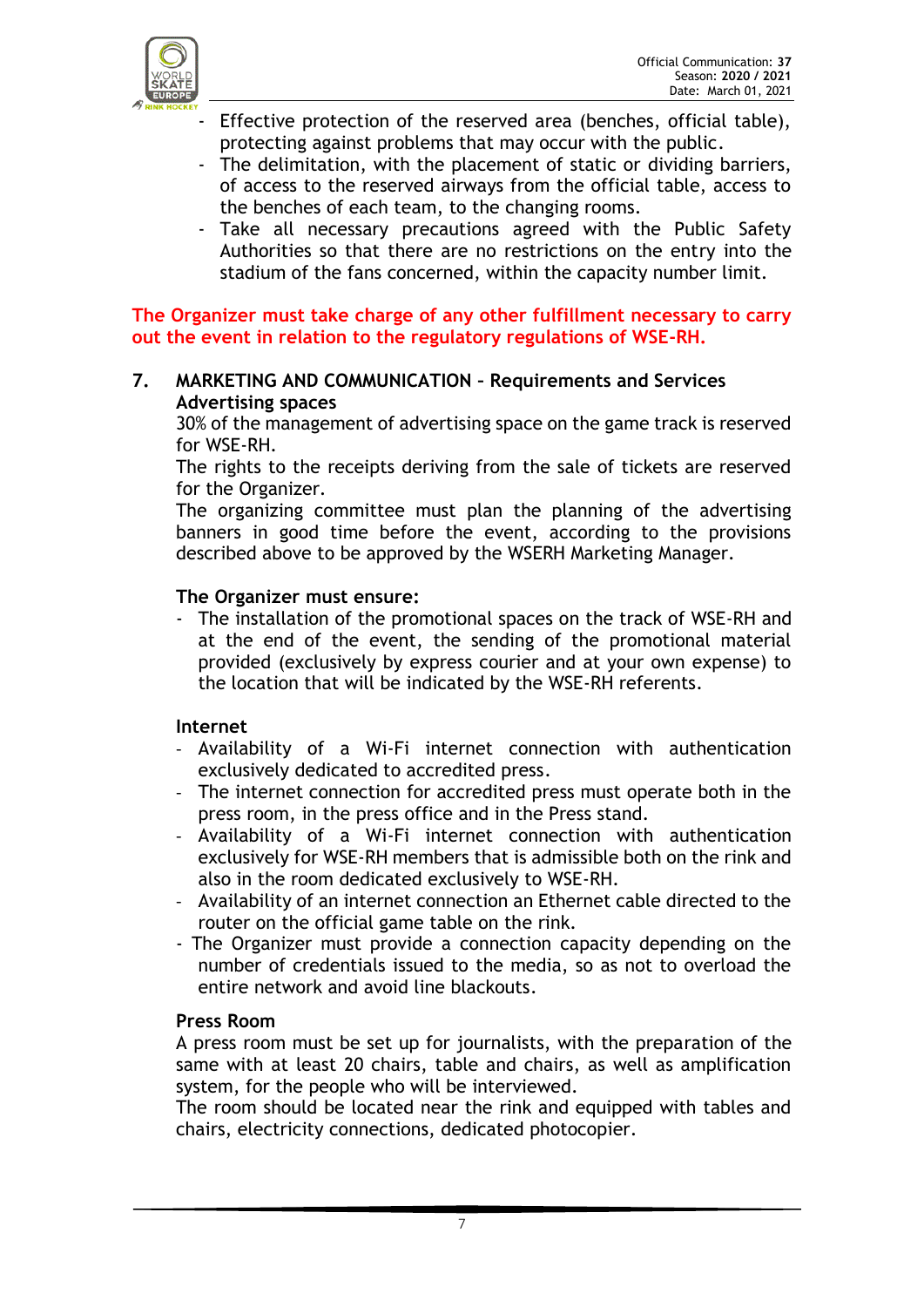

In order to ensure the personal safety and equipment of journalistsphotographers, entry into the press room must always be subject to the control of security personnel who will also have to verify accreditations.

It must be regularly served with basic necessities for accredited press (water, etc).

It is necessary the presence of a backdrop, equal to the size of the table of respondents that in any case must have a minimum length of 4 meters to accommodate from 2 to 4 guests at the same time (in compliance with Covid-19 regulations).

The graphics will be proposed by the organizing committee to the WSE-RH Marketing Manager and subsequently approved.

#### **Press Stand**

A press stand must be set up with full visibility of the rink, reserved for accredited journalists and equipped with Wi-Fi connection, electricity capable at least 15 people.

Each place will be marked throughout the event by a personal name that will be decided by the WSE-RH Press Office and the organizing press office, except for the last day of the game, where the WSE-RH press office in collaboration with the organizing press office, will have the right to change the order of places according to the requests received.

#### **Mix Zone**

It is necessary to set up on the track, a mixed area, for the realization of interviews for and after the games, which can only be used by TV production and the accredited press. The presence of a backdrop of at least 3 meters x 3 meters is required: the graphics will be proposed by the organizing committee to the WSE-RH's Marketing Manager and subsequently it will be validated.

## **Press Officer**

The Organizing Committee must appoint a local Press Officer (necessarily a journalist) who will be:

- Responsible for local communication,
- The reference for WSE-RH in the resolution of communication problems
- The head of communication for the press of his country, adequately advertising the event.

# **8. TV PRODUCTION WSE-RH Communication Regulation 2020-21**

## *1.3 TELEVISION PRODUCTION AND BROADCASTING OF MAJOR EUROPEAN RINK HOCKEY EVENTS*

The WSE is solely responsible - as world skate's representative for the negotiation and sale of television rights in any country. It is important to establish the specific conditions that must be met by the organizer of each major European rink hockey event.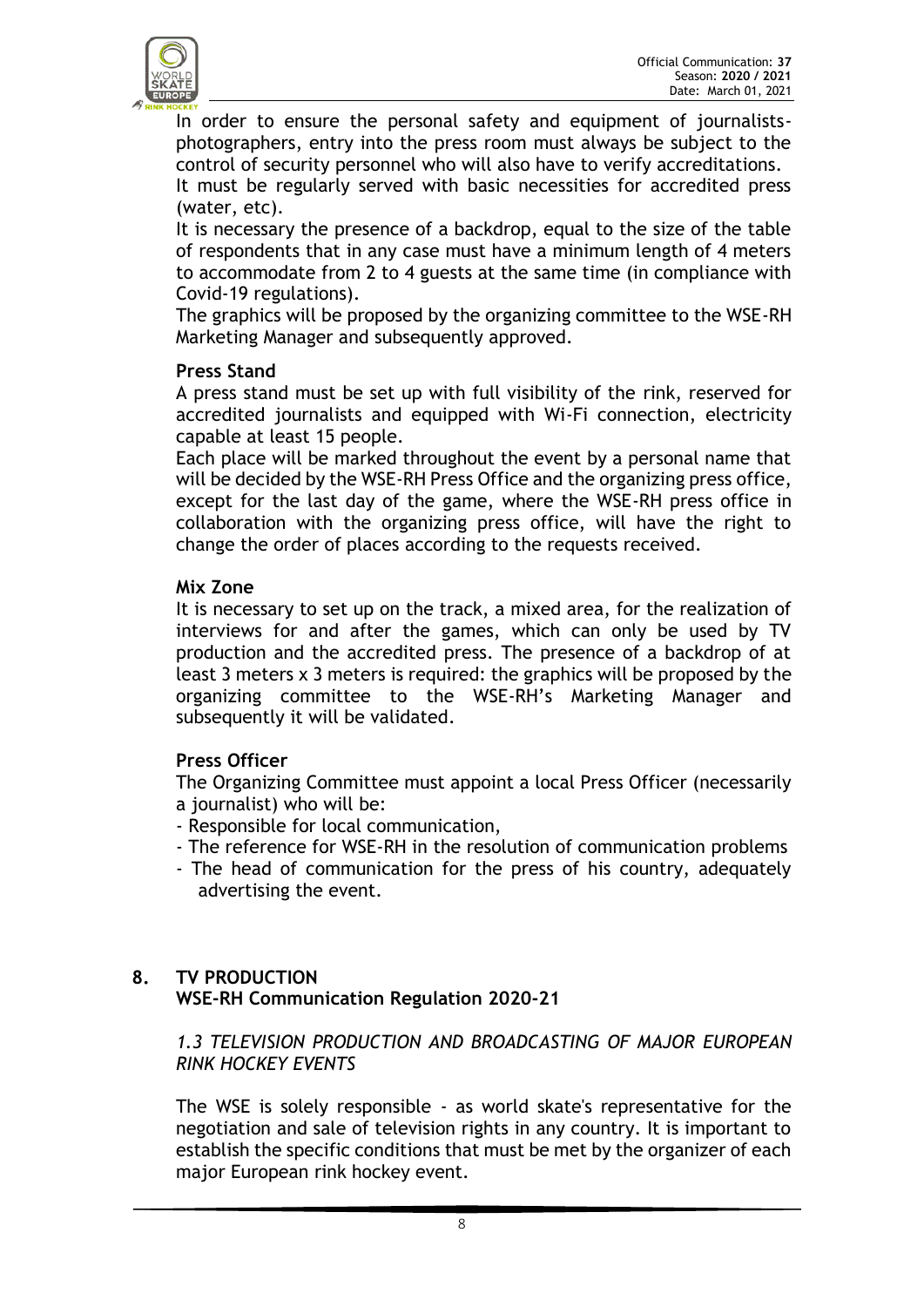

1.3.1 The submission, for the approval of the WSE-RH, of a written proposal are as follows as required by the WSE-RH 2020-21 Communication Regulation

(1) Information concerning:

• The person in charge must ensure – in accordance with the standards specified by WSE-RH – the television production of all the matches of the rink hockey matches in question, according to the technical and audio/video quality specifications that will be made known to the Organizer by WSE-RH

• The television channel responsible for ensuring television broadcasts, which will be limited to the country where the event takes place

(2) Submission of the declaration of the responsible for television production of the event, when formally undertakings to WSE-RH:

• Ensure the transmission of the "web streaming signal" so that WORLD SKATE EUROPE TV (http://europe.worldskate.tv) can guarantee, live, the broadcast (open and free) of each hockey game on the track of the same event.

• Ensure the transmission of the "satellite signal" necessary to ensure the transmission of any batch of the competition in question by different countries from the host country, depending on the specific requests previously and formally authorized by WSE-RH.

• Ensure the technical requirements (quality audio/video, etc) as indicated specifically for every event from WSE-RH communication department

If the Organizer does not take into account the above, the WSE-RH Committee will apply point 1.3.2 of the WSE-RH 2020-21 Communication Regulation for the assignment of this event.

## **9. PRIORITY CRITERIA FOR THE ASSIGNMENT OF THE EVENT**

The WSE-RH Committee will take into account, for the award criterion, the submission of the projects submitted, with the aim of ensuring the best organization of the event in question, evaluating the proposals that present:

- Pre-event activities: presentation, promotional activities related to the event, etc.
- Pre-event promotion activities
- Promotion in the media
- Graphic documentation
- Preparation of the event
- Activities parallel to the event
- Image and marketing proposals that promote and show

Branding related to the event (branding installation, event branding, accreditations, etc.)

Image proposal of the award ceremony of the event

Elements associated with the event: championship websites and social networks, news and content of the competition.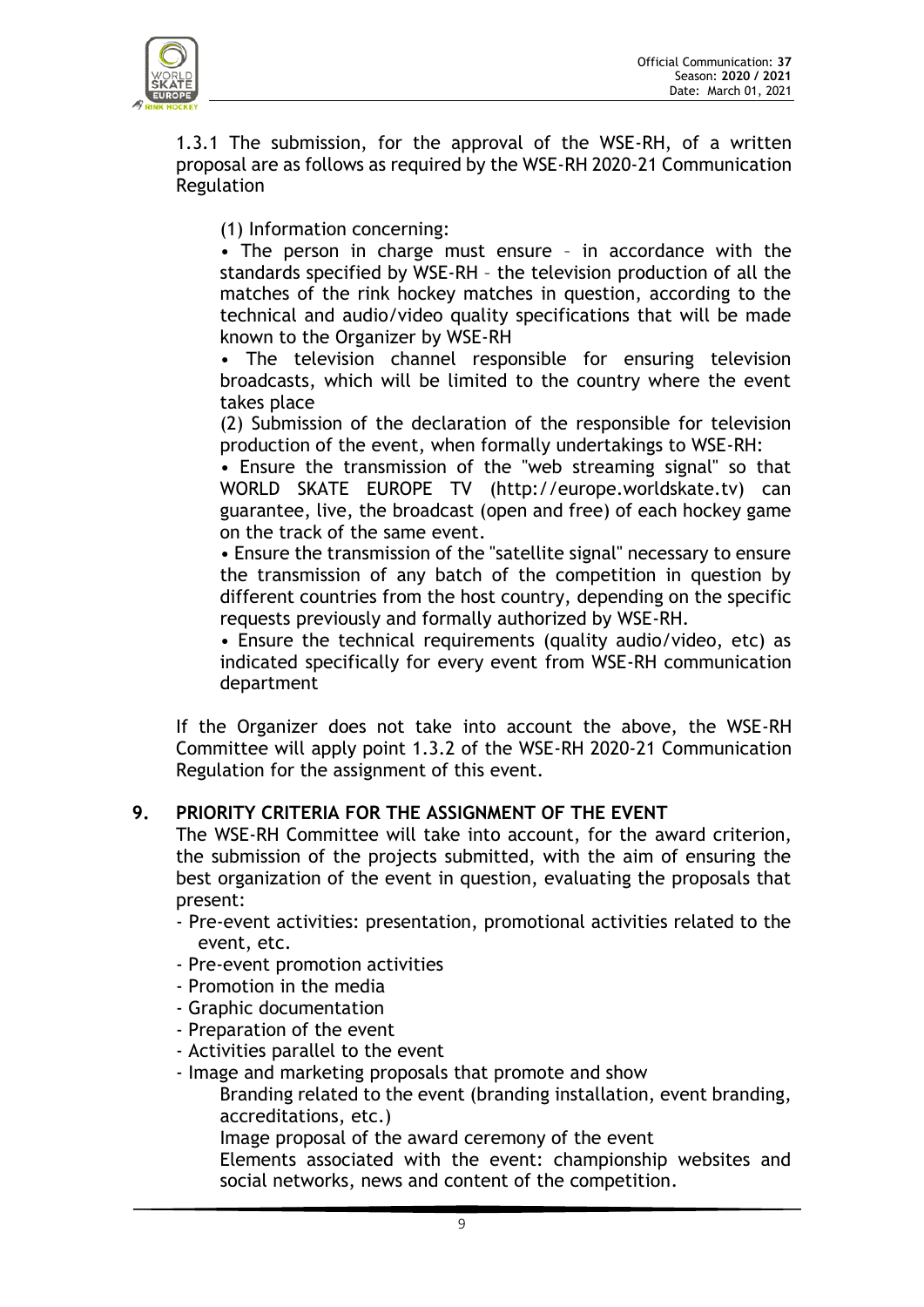

#### **10. IMPLEMENTATION AND COMPLIANCE WITH COVID PROTOCOL GUIDELINES**

The Organizer must implement and enforce all the provisions that will be in force at the time of the event regarding the WSE-RH Guidelines for regulating measures to fight and contain the spread of Covid-19.

## **10.1 Requirements**

- The Organizer must appoint a Covid Coordinator of the event.
- The Organizer must provide a Doctor or Medical Staff who can perform and validate covid-19 quick antigen tests, in accordance with the provisions of the WSE-RH Guidelines
- The Organizer must prepare a Covid-19 Room reserved for Quick Tests
- The Organizer must provide specialized disinfection personnel for the entire duration of the event, in compliance with the provisions of the WSE-RH Guidelines

# **10.1.1 "COVID BUBBLE" PROVISIONS (WSE Guidelines 2020-21)**

The Organizer must comply with all provisions relating to the updated WSE-RH Guidelines, relating to the "Covid Bubble".

## **"COVID BUBBLE"**

The Organizer must prepare for the competition, to ensure safety for everyone, the "Covid Bubble".

A system of homogeneous groups, the sole objective of which is to limit contact with the outside world and the sharing of physical spaces during the event.

In this way it will be possible to preserve the principle of isolation of the groups, avoiding the intersections between them throughout the period of stay in the venue of the competition.

This system must be adopted for the duration of the competition, in accordance with the provisions.

#### **10.1.2 QUICK TESTS BEFORE AND DURING THE EVENT " (WSE 2020-21 Guidelines)**

The components of each "Bubble" will have to undergo the quick tests, at the Covid-19 area before being able to access the plant.

The WSE-RH Guidelines describe how each component of the different "BUBBLES" is used.

## **10.1.3 CLOSED-DOOR MATCH – WSE-RH Guidelines**

The closure to the public of the venue, requires that the following people be able to access them, during official competitions:

- The people entered in each team's game report
- WSE Officials or designated arbitrators
- Table attendants
- Medical service
- A number of three members for each team
- Accredited press (including tv technical staff)